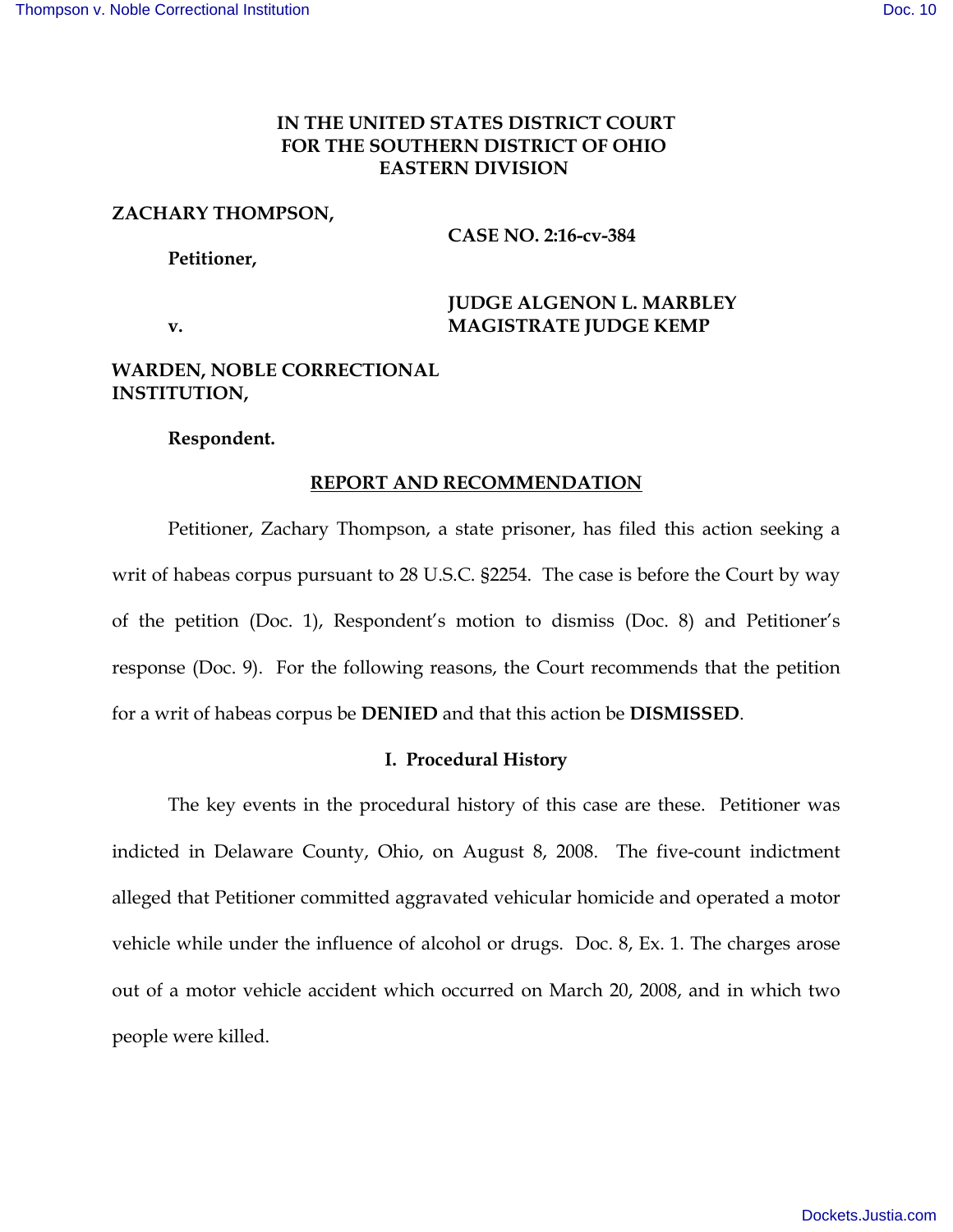More than a year later, Petitioner entered into a written plea agreement under which he would plead guilty to two counts of vehicular homicide, both felonies of the second degree, and the State would dismiss the remaining counts. In an entry filed on February 2, 2010, he was sentenced to two consecutive five-year prison terms (the first two years of which were mandatory) to be followed by a term of post-release control and ordered to pay restitution to the families of the victims. Doc. 8, Exs. 3 and 8.

The State appealed, and Petitioner cross-appealed. In an opinion filed on November 5, 2010, the Fifth District Court of Appeals affirmed the sentence, finding no merit to the State's argument that the entire five-year term imposed on each count had to be mandatory, and also overruling Petitioner's lone assignment of error, which took issue with the imposition of consecutive sentences. *State v. Thompson*, 2010 WL 4513296 (Delaware Co. App. Nov. 5, 2010).

A number of motions were filed after that date, and the Court will not detail all of them here. It does note that on May 28, 2013, Petitioner moved for leave to withdraw his guilty plea. He advanced, as grounds, ineffective assistance of counsel and newlydiscovered evidence. That was not his first motion for leave to withdraw his plea, and the trial court, noting that this was the fourth such motion, that the prior ones had been denied and not appealed, and that the claims in the motion could have been raised on direct appeal, denied the motion on *res judicata* grounds. Doc. 8, Ex 29. Petitioner did appeal that ruling, but the court of appeals agreed that *res judicata* prevented any relief from being granted, and held, alternatively, that Petitioner's arguments lacked merit.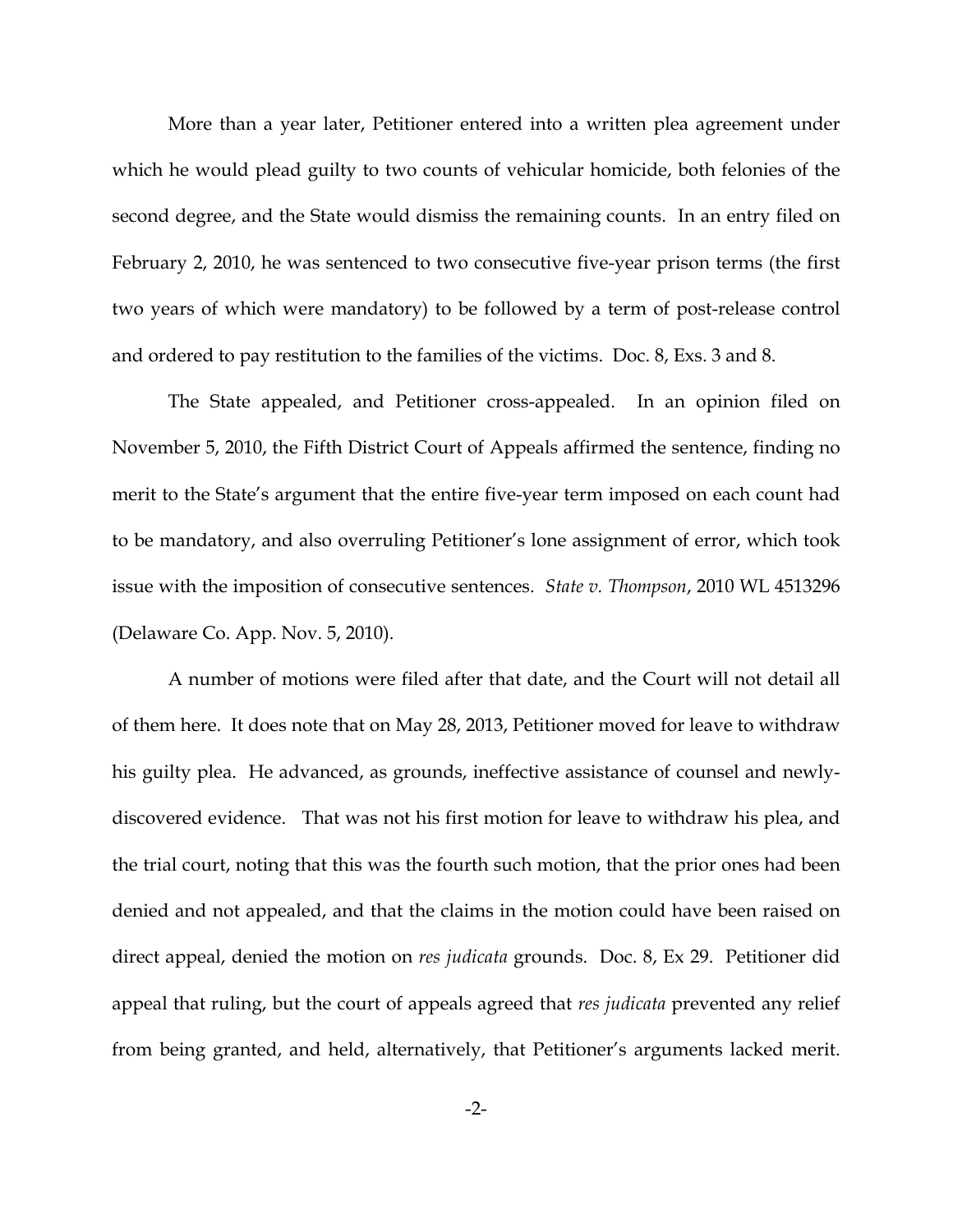*State v. Thompson*, 2015 WL 164175 (Delaware Co. App. Jan. 13, 2015). Petitioner's appeal to the Ohio Supreme Court was not accepted for review. *State v. Thompson*, 143 Ohio St.3d 1447 (Aug. 26, 2015).

While that appeal was pending, Petitioner asked the state court of appeals to reopen his appeal under Ohio App. Rule 26(B). He argued that the attorney who filed the appeal from the denial of his motion for leave to withdraw his guilty plea had been constitutionally ineffective, as were attorneys who had been involved with his prior motions. The court of appeals denied this motion on its merits, finding that there was no evidence to support Petitioner's claim. Doc. 8, Ex. 37. The Supreme Court of Ohio also declined to hear that appeal.

Petitioner did not abandon his effort to withdraw his guilty plea, however. He filed a fifth motion to do so on March 9, 2015. It was denied three days later. Doc. 8, Ex. 43. Petitioner followed that up with a post-conviction petition filed pursuant to O.R.C. §2953.21 on July 25, 2015. That, too, was denied, and the state court of appeals affirmed that ruling on December 7, 2015, holding both that all of the grounds he raised were barred by *res judicata* and that his petition should have been dismissed as untimely. *State v. Thompson*, 2015 WL 8467330 (Delaware Co. App. Dec. 7, 2015). Once again, the Ohio Supreme Court declined review. *State v. Thompson*, 145 Ohio St.3d 1423 (Mar. 23, 2016).

On April 25, 2016, Petitioner signed his federal habeas corpus petition, and it was filed on April 29, 2016. He raises claims that his guilty plea was not knowing and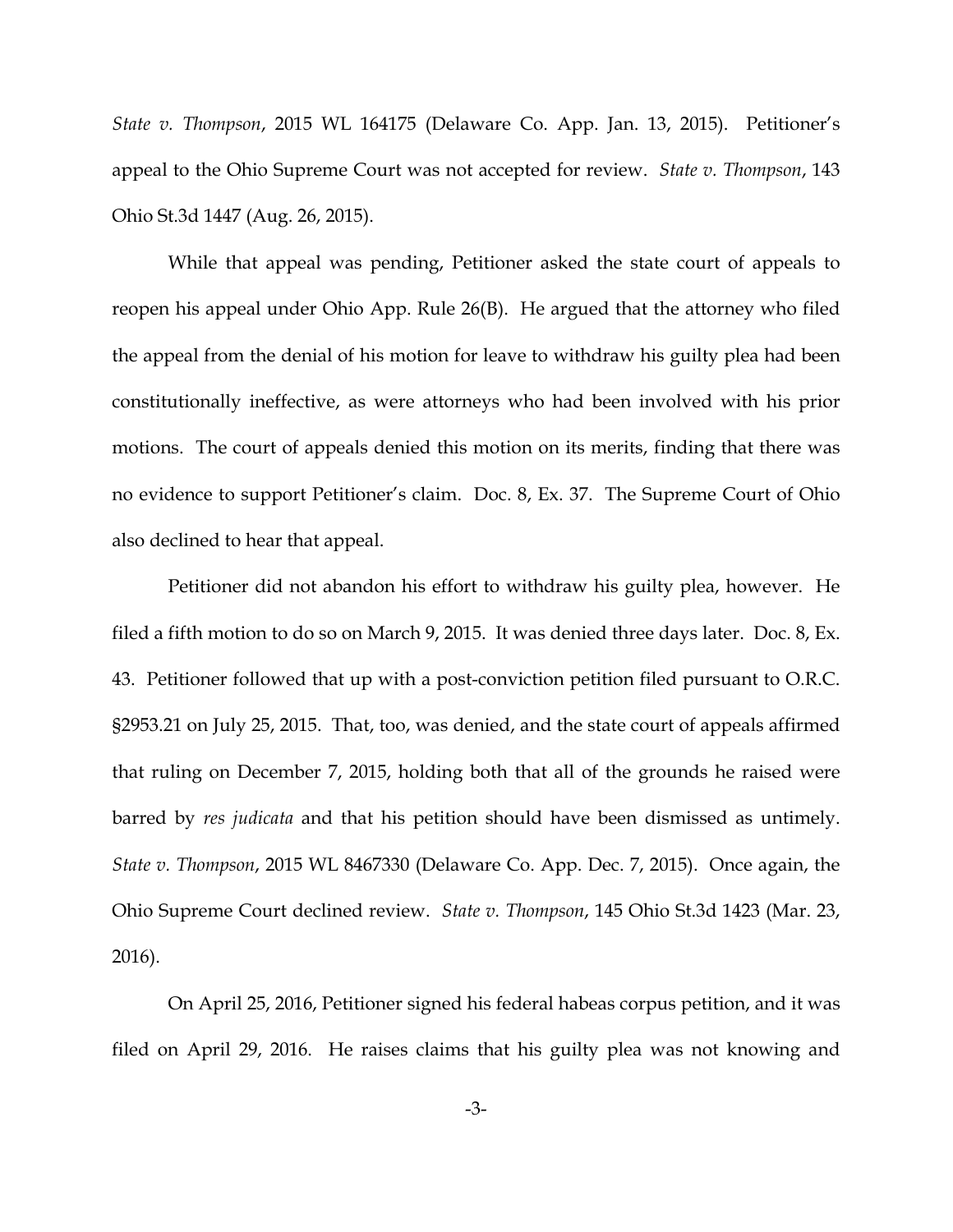voluntary due to inaccurate advice from his attorney about the length of the sentence which would be imposed (ground one); that trial counsel was ineffective for having given him that advice (ground two); that his guilty plea was invalid because the trial court did not inquire whether Petitioner had been promised a lower sentence as an inducement to get him to plead guilty (ground three); and that appellate counsel who filed the 2014 appeal of the denial of his motion for leave to withdraw his guilty plea was constitutionally ineffective (ground four). Respondent contends that grounds one through three are time-barred, procedurally defaulted, and not supported by the record, and that ground four is not cognizable in federal habeas corpus.

### **II. Statute of Limitations - Grounds One through Three**

The Antiterrorism and Effective Death Penalty Act of 1996 (AEDPA), which became effective on April 24, 1996, imposes a one-year statute of limitations on the filing of habeas corpus petitions. 28 U.S.C. § 2244(d) provides:

(d) (1) A 1–year period of limitation shall apply to an application for a writ of habeas corpus by a person in custody pursuant to the judgment of a State court. The limitation period shall run from the latest of-

(A) the date on which the judgment became final by the conclusion of direct review or the expiration of the time for seeking such review;

(B) the date on which the impediment to filing an application created by State action in violation of the Constitution or laws of the United States is removed, if the applicant was prevented from filing by such State action;

(C) the date on which the constitutional right asserted was initially recognized by the Supreme Court, if the right has been newly recognized by the Supreme Court and made retroactively applicable to cases on collateral review; or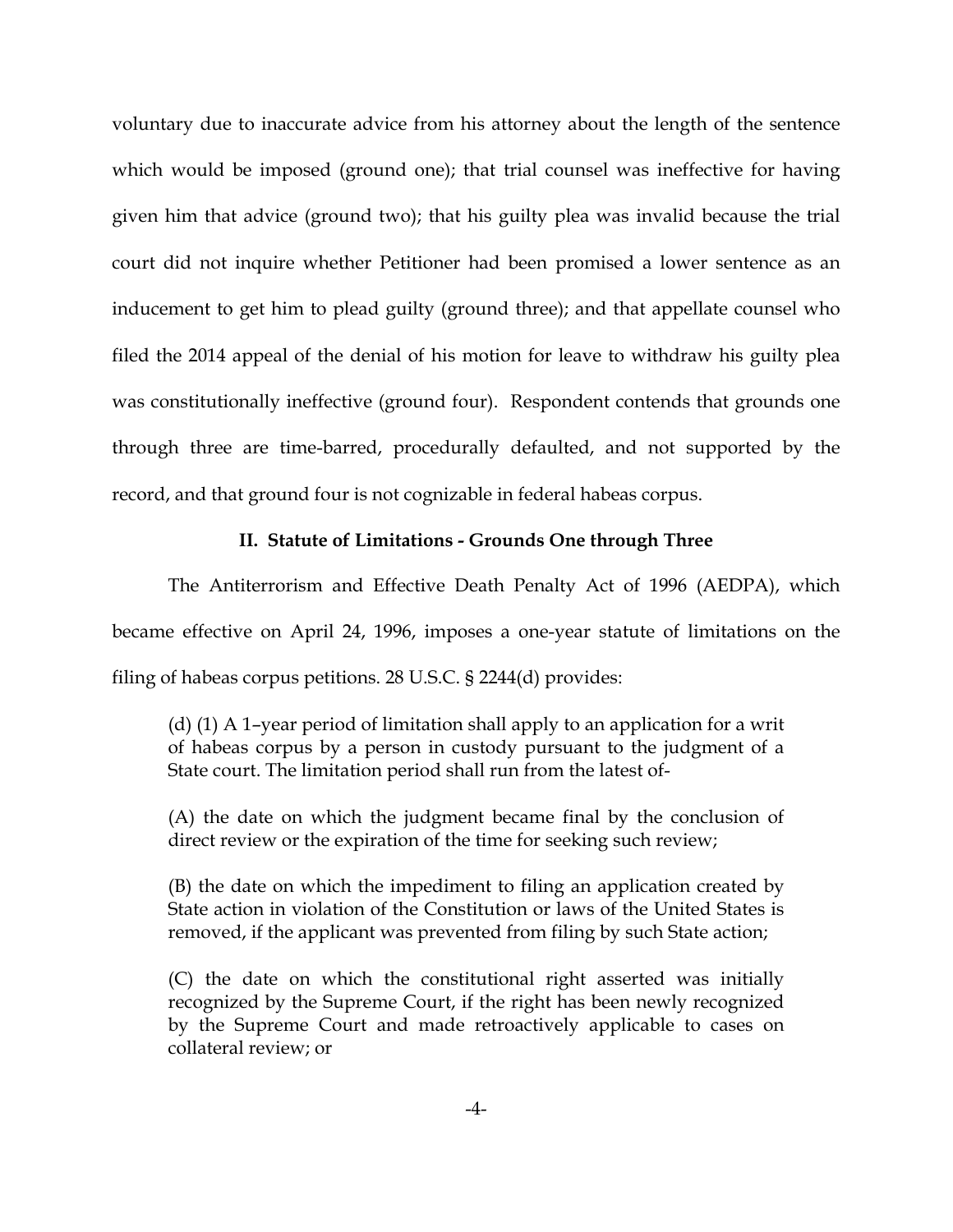(D) the date on which the factual predicate of the claim or claims presented could have been discovered through the exercise of due diligence.

(2) The time during which a properly filed application for State postconviction or other collateral review with respect to the pertinent judgment or claim is pending shall not be counted toward any period of limitation under this subsection.

Despite the numerous filings which Petitioner made in the state courts, Respondent's limitations argument is fairly simple. The date described in  $\S(d)(1)(A)$  the expiration of the direct appeal process - came 45 days after the state court of appeals decided the direct appeal, because that is how long Petitioner had to seek review from the Ohio Supreme Court, and he did not. Since the court of appeals ruled on November 5, 2010, the direct appeal ended on December 20, 2010.

The limitations clock may not have started running then, however. While the direct appeal was pending, Petitioner filed various motions to withdraw his guilty plea. One or another of them was pending until March 28, 2011. On that date, the trial court denied the only motion then pending. Petitioner had 30 days to appeal that ruling, but, again, he did not. That 30-day period ended on April 27, 2011. Assuming, without deciding, that the motion denied on March 28, 2011 was, in the words of §(d)(2), "a properly filed application for State postconviction or other collateral review," it was not pending and not appealable after April 27, 2011. Under this analysis, which favors Petitioner, the limitations period - at least for claims questioning the validity of Petitioner's guilty plea, which are the first three grounds for relief raised in his federal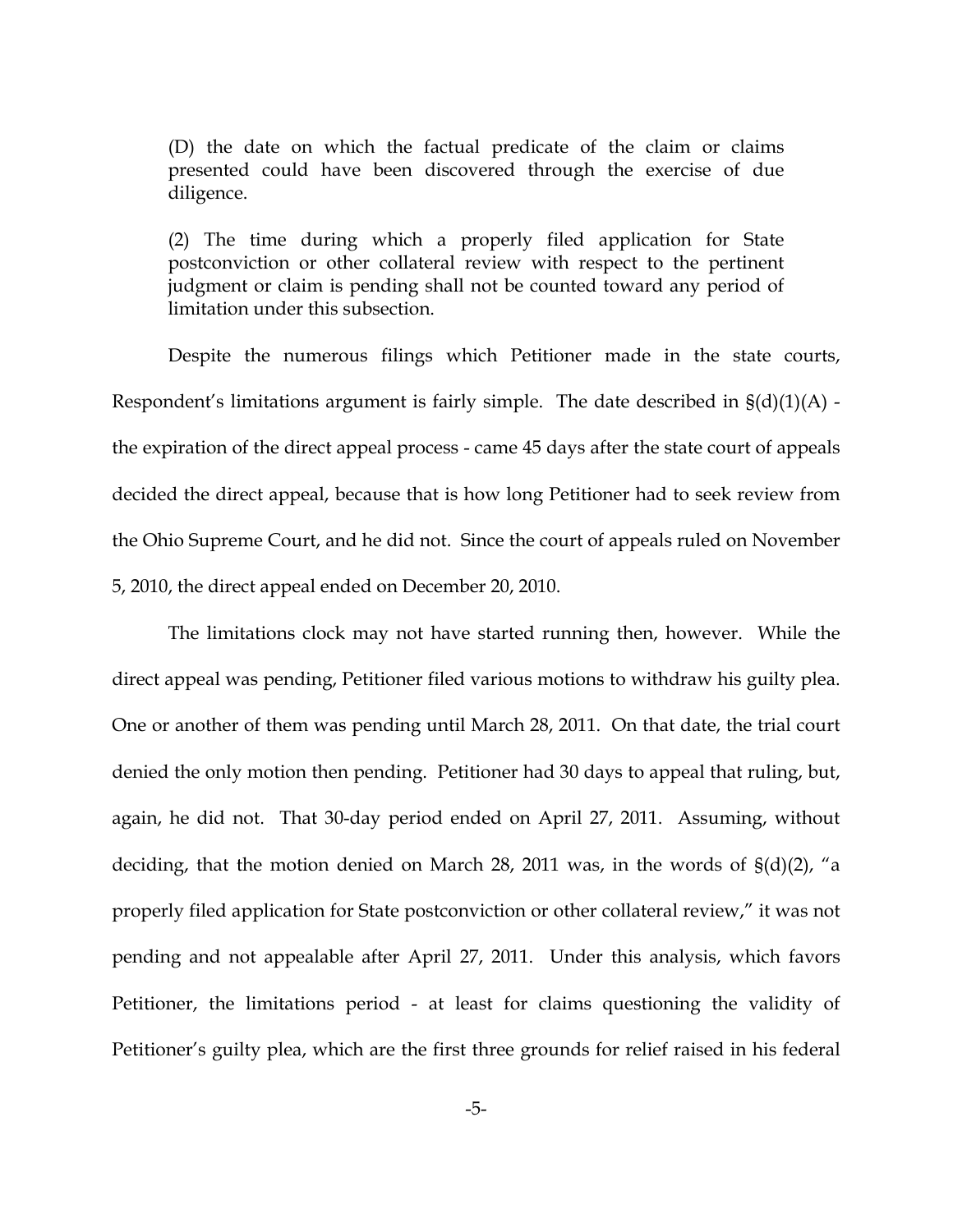habeas corpus petition - began to run on that date. It is one year in length, so it expired on April 27, 2012. Petitioner did not file any motions with the state court during that one-year period. Consequently, any federal habeas petition attacking the validity of his guilty plea filed after April 27, 2012 is untimely. The current petition was almost four years late.

Petitioner's counter-argument appears to be this. He does not dispute any of the dates relied on by Respondent, but claims that the limitations period was tolled from May 28, 2013 forward because he filed a motion for leave to withdraw his guilty plea and filed a post-conviction petition. The problem with that argument is that the statute of limitations expired on April 27, 2012. An already-expired statute of limitations cannot be tolled by a later filing. "'The tolling provision does not ... 'revive' the limitations period (i.e., restart the clock at zero); it can only serve to pause a clock that has not yet fully run. Once the limitations period is expired, collateral petitions can no longer serve to avoid a statute of limitations.'" *Vroman v. Brigano*, 346 F.3d 598, 602 (6th Cir. 2003), quoting *Rashid v. Khulmann*, 991 F.Supp. 254, 259 (S.D.N.Y. 1998). This Court is bound by that ruling.

Petitioner argues, in the alternative, that he diligently pursued his rights prior to the expiration of the statute of limitations, and is entitled to equitable tolling. Respondent acknowledges that this statute of limitations is subject to equitable tolling, a doctrine that recognizes that some circumstances make it unfair to hold a petitioner to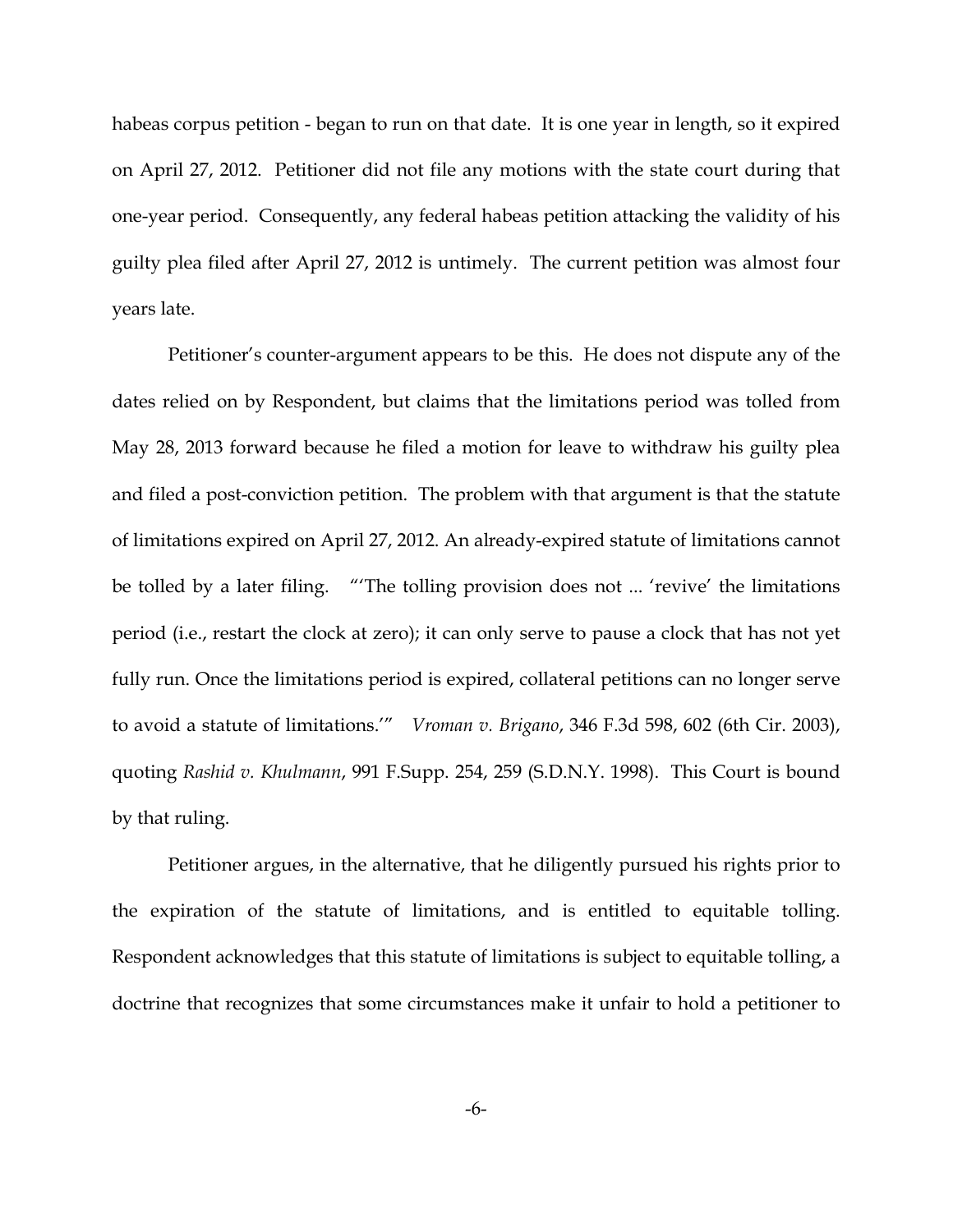the one-year filing deadline. As the Court of Appeals explained in *Giles v. Beckstrom*, 826 F.3d 321, 325 (6th Cir. 2016),

"[A] petitioner is entitled to equitable tolling only if he shows (1) that he has been pursuing his rights diligently, and (2) that some extraordinary circumstances stood in his way and prevented timely filing." *Holland v. Florida,* 560 U.S. 631, 649, 130 S.Ct. 2549, 177 L.Ed.2d 130 (2010) (internal quotation marks and citation omitted). In order for the limitations period to be tolled equitably based on attorney error, which is the claim here, the error must be "far more serious" than "a garden variety claim of excusable neglect." *Id*. at 651–52, 130 S.Ct. 2549 (internal quotation marks and citation omitted).

According to petitioner, after his original efforts to withdraw his guilty plea failed, his family hired an expert to investigate whether mechanical failure (the unexpected acceleration of a Toyota Camry) contributed to the accident, and that expert's work did not conclude until after the expiration of the statute of limitations. True or not, that theory of relief has nothing to do with Petitioner's claim that his attorney misled him by telling him that he would get only five years, rather than ten years, if he pleaded guilty. Nothing prevented Petitioner from filing a federal habeas corpus petition by April 27, 2012 which raised that claim. If he intended to pursue some other avenue of relief in state court while simultaneously seeking federal habeas corpus relief, he could have moved the federal court to hold that case in abeyance. *See Rhines v. Weber*, 544 U.S. 269 (2005). The record simply does not support the claim that some extraordinary circumstance prevented Petitioner from seeking habeas corpus relief in a timely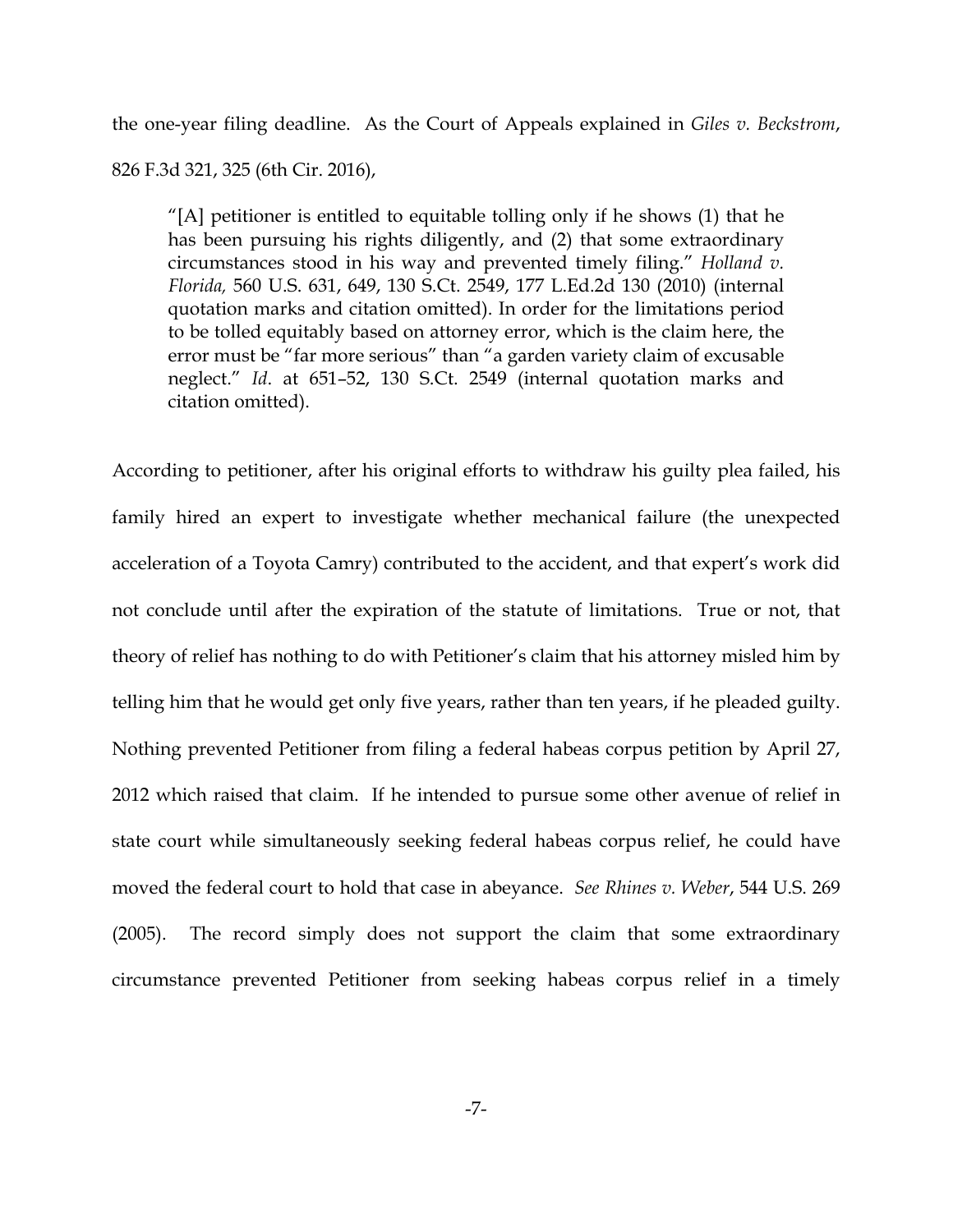manner. Therefore, the Court concludes that Petitioner is not entitled to equitable tolling.

Lastly, the bar of the one-year limitations period can be overcome if a petitioner makes a sufficient showing of actual innocence. *See, e.g., McQuiggin v. Perkins*, 133 S.Ct. 1924 (2013). Petitioner pleaded guilty. His four grounds for relief do not raise questions about his guilt, but about the length of his sentence and the effectiveness of his attorneys. Consequently, there is no valid basis for not applying the statute of limitations to bar relief on Petitioner's first three grounds.

#### **III**. **Ground Four**

Respondent also makes a simple argument concerning ground four. To support this claim, Petitioner states, in the petition, that he was denied the effective assistance of counsel because "Attorney William Cramer raised one assignment of error in the Fifth District Court of Appeals for Delaware County, Case No. 14 CAA 04 0021 when there were more stronger and adequate issues counsel should have raised." According to the record, Case No. 14 CAA 04 0021 was the appeal taken from the trial court's denial of Petitioner's May 28, 2013 motion for leave to withdraw his guilty plea. *See State v. Thompson*, 2015 WL 164175 (Delaware Co. App. Jan. 13, 2015). Because, Respondent argues, Petitioner did not have a constitutional right to be represented by counsel during that proceeding, including on appeal, the Sixth Amendment does not apply, and this claim does not implicate any federal constitutional rights. Petitioner's reply does not directly address this argument, contending only that "[t]he Due Process Clause of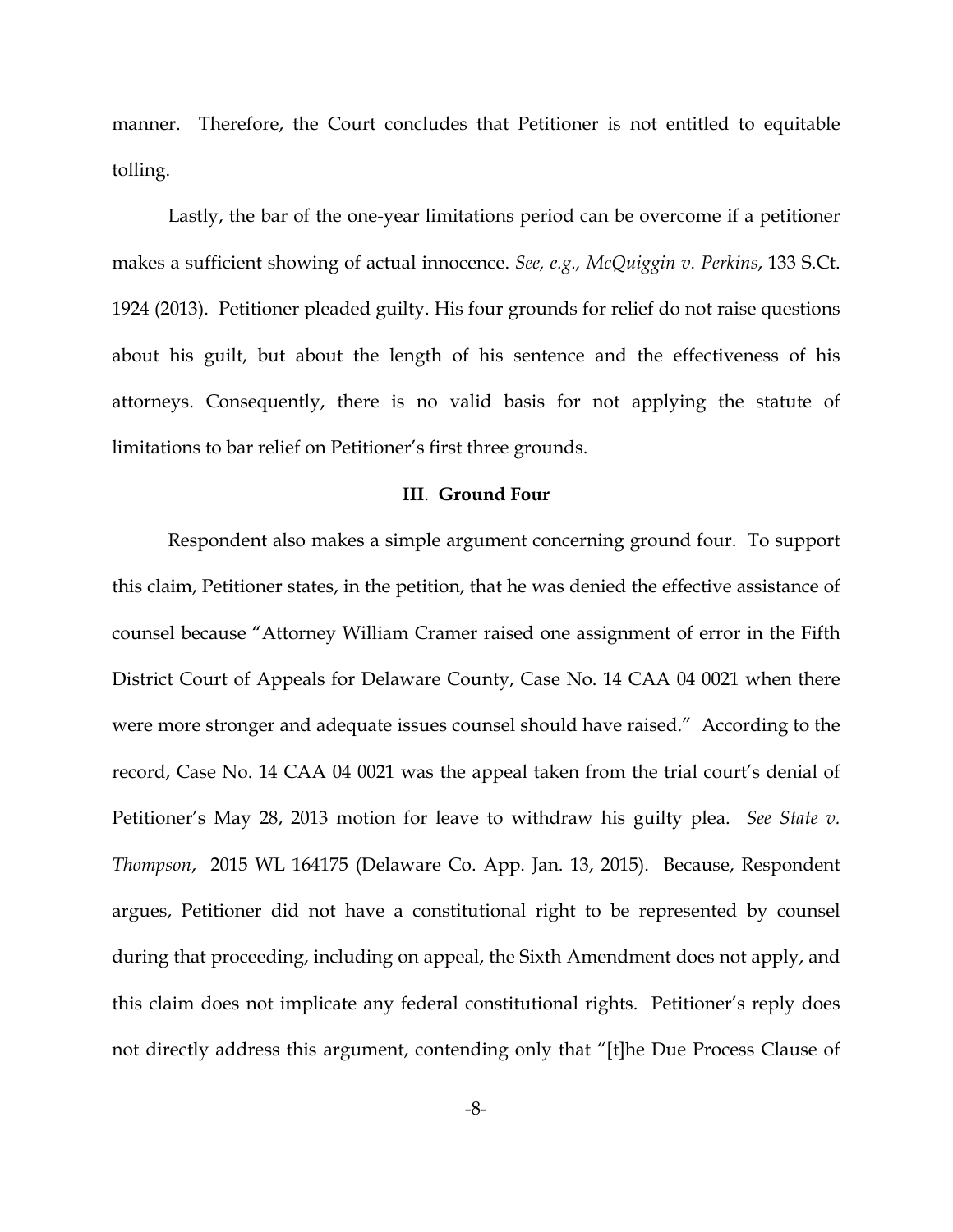the Fourteenth Amendment guarantees the effective assistance of counsel on a criminal appeal as of right." Doc. 9, at 23, citing *Evitts v. Lucey*, 469 U.S. 387 (1985).

Petitioner's argument is correct as far as it goes, but it does not go far enough to help him here. A state defendant is not entitled to have counsel appointed for every type of post-conviction matter that the defendant wishes to file. As the Supreme Court has said, "the right to the effective assistance of counsel applies to certain steps before trial. The 'Sixth Amendment guarantees a defendant the right to have counsel present at all 'critical' stages of the criminal proceedings.;" ... Critical stages include arraignments, postindictment interrogations, postindictment lineups, and the entry of a guilty plea." *Missiouri v. Frye*, 566 U.S. 133, 140 (2012)(internal citations omitted). The right has, as Petitioner correctly notes, been extended to the first appeal as of right. *Evitts v. Lucey*, *supra*. But it has never been extended to either a post-conviction motion for leave to withdraw a guilty plea or an appeal from the denial of such a motion. That notion was flatly rejected in *Coleman v. Thompson*, 501 U.S. 722, 752 (1991), which held:

There is no constitutional right to an attorney in state post-conviction proceedings. *Pennsylvania v. Finley*, 481 U.S. 551, 107 S.Ct. 1990, 95 L.Ed.2d 539 (1987); *Murray v. Giarratano*, 492 U.S. 1, 109 S.Ct. 2765, 106 L.Ed.2d 1 (1989) (applying the rule to capital cases). Consequently, a petitioner cannot claim constitutionally ineffective assistance of counsel in such proceedings. *See Wainwright v. Torna*, 455 U.S. 586, 102 S.Ct. 1300, 71 L.Ed.2d 475 (1982) (where there is no constitutional right to counsel there can be no deprivation of effective assistance).

This Court has consistently applied that rule. *See, e.g., Andrews v. Warden*, 2014 WL 10435020, \*11 (S.D. Ohio Oct. 27, 2014), *adopted and affirmed* 2015 WL 5582241 )S.D. Ohio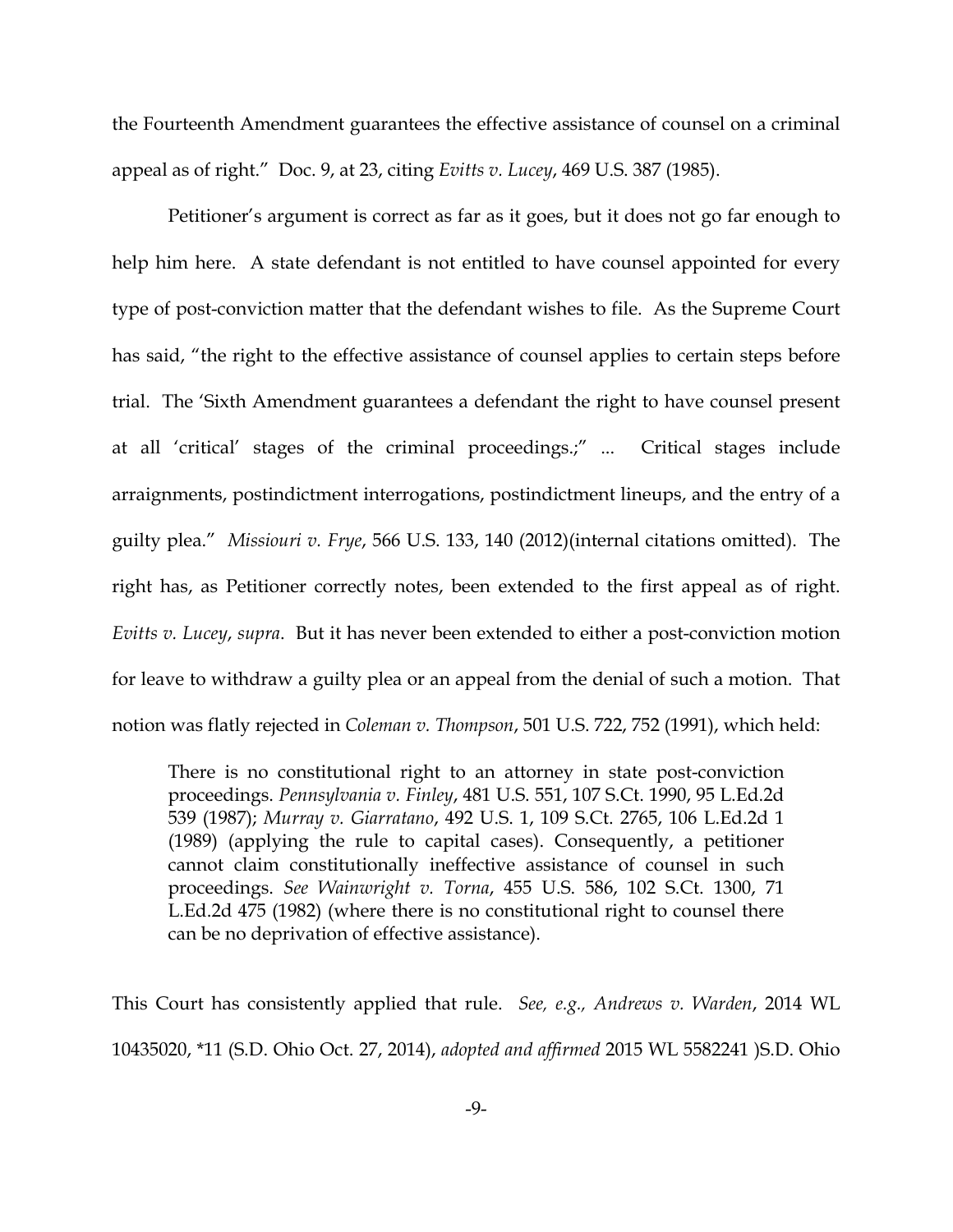Sep. 23, 2015)("the Supreme Court has also made it clear that these constitutional protections do not extend beyond the appellant's appeal as of right or first-tier appellate review to subsequent state discretionary appeals or collateral review proceedings"). Because Petitioner had no constitutional right to counsel on his appeal from the denial of his post-conviction motion for leave to withdraw his guilty plea, the performance of that counsel could not have deprived Petitioner of a federal constitutional right. Since federal habeas corpus relief can be granted only to petitioners who are "in custody in violation of the Constitution or laws or treaties of the United States," 28 U.S.C. §2254(a), Petitioner is not entitled to relief on his fourth ground.

## **IV. Recommendation and Order**

For the reasons stated above, the Court recommends that the petition for a writ of habeas corpus (Doc. 1) be **DENIED** and that this action be **DISMISSED**.

#### **V. Procedure on Objections**

 If any party objects to this *Report and Recommendation*, that party may, within fourteen (14) days of the date of this report, file and serve on all parties written objections to those specific proposed findings or recommendations to which objection is made, together with supporting authority for the objection(s). A judge of this Court shall make a *de novo* determination of those portions of the report or specified proposed findings or recommendations to which objection is made. Upon proper objections, a judge of this Court may accept, reject, or modify, in whole or in part, the findings or